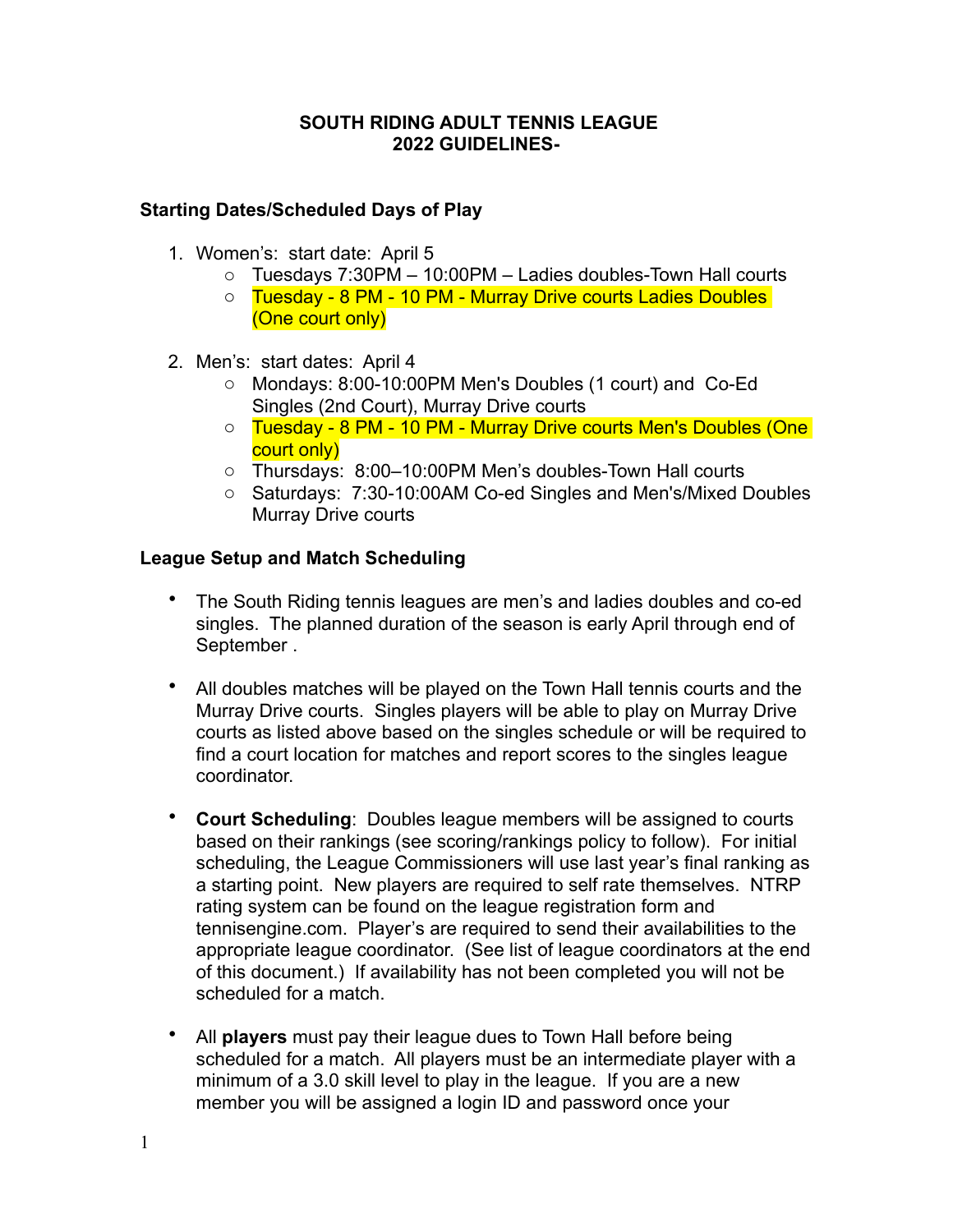registration and payment is received at Town Hall. This will be done by the appropriate league coordinator. Once you receive your log in ID and password you must log onto tennisengine.com and complete your player profile.

- **League dues are as follows**:
	- **EX4** 550 per person for doubles play. \$60 for non-residents
	- **EX4** 550 per person for singles play. \$60 for non-residents
	- **EXECUTE:** \$80 per person for both formats (singles, doubles play). \$90 for non-residents.
	- **EXECT** No charge for mixed doubles if playing at least one other format. This is due to limited player availability.
	- All payments must be made by credit card using the on-line registration
	- You must pay the appropriate league dues and read the tennis league match cancellation policy, then sign the registration form before being scheduled for your first match.
	- **EXECUTE:** League dues will not be prorated or refunded.
	- League volunteers get 50% discount towards the league dues.
- **What do you get for your league dues**? Tennis balls will be provided for each match (players must pick-up at Town Hall in the bin between the tennis courts and the pool or in the bin at the Murray Drive Courts), a tournament with awards and refreshments, tennis social and tennis clinics.
- **What will the league do for the community?** The League will plan, coordinate, and host a youth tennis related event for the community during the current tennis season. Proprietary staff can assist with the advertisement of the event.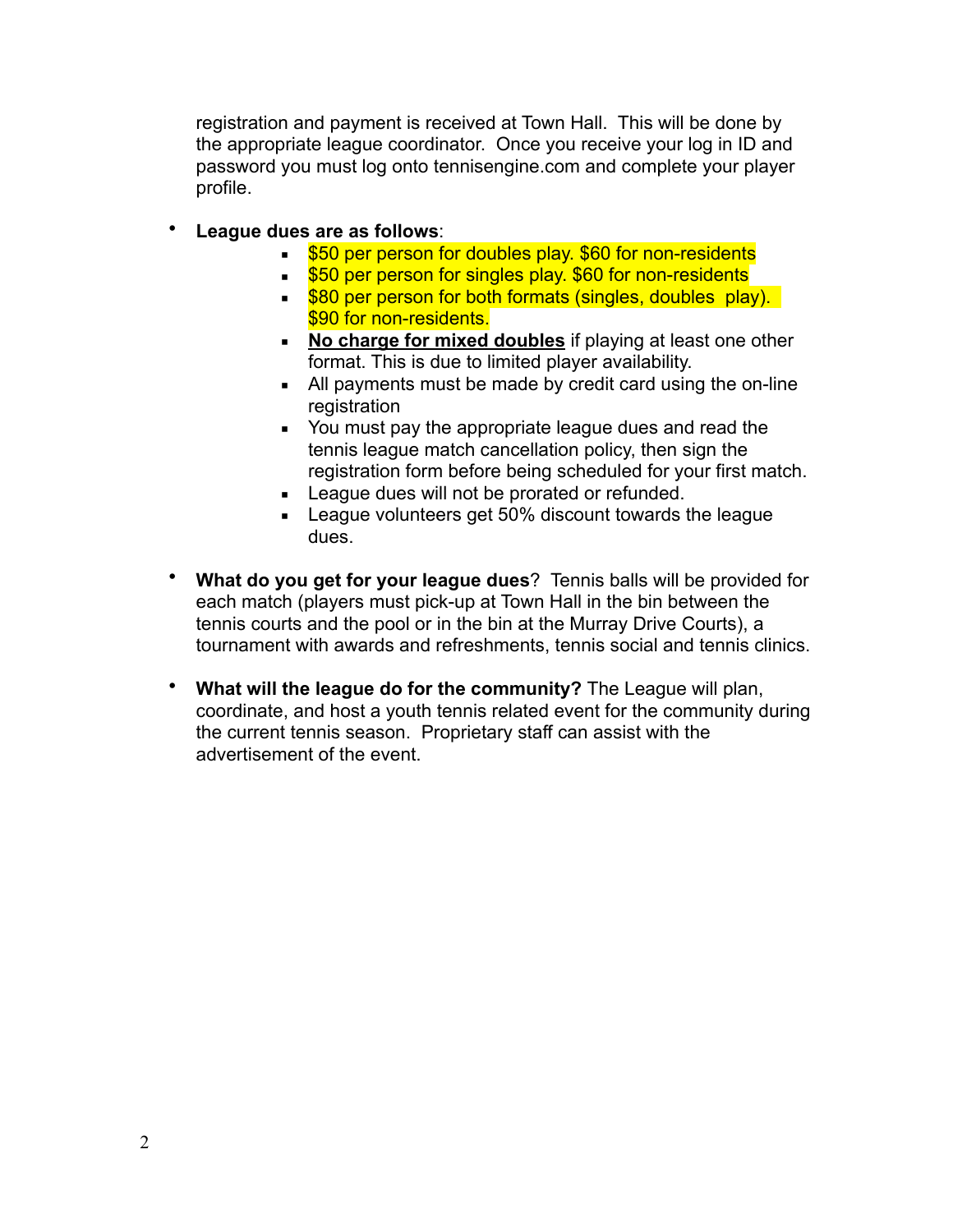## **2022 SOUTH RIDING ADULT LEAGUE POLICIES**

### • **League Membership:**

- o Doubles: Because of limited availability of tennis courts the total number of slots for doubles formats are limited to the following: Ladies Doubles: 19; Men's Doubles: 24. The priority for league membership is for South Riding residents in good standing. If all double slots are full with South Riding residents on or before May 15th, no members outside of South Riding will be allowed. If all slots are not filled by May 15th, non-residents will be allowed up to the maximum amount for each doubles format as stated above.
- o Singles: Singles format is limited to South Riding residents of good standing until May 15th. After May 15th, singles format may be open to outside residents. Opening this format to outside residents will be at the discretion of the League Administrators.

Proprietary staff will verify South Riding residency for all league members and they will be charged a lower rate for league play. Applications for league membership and payment are to be turned into Town Hall, or via online registration system.

If slots are available after May 15th, non-residents will be permitted to sign up. Non-residents will be considered a guest of the South Riding residents (court keys will not be issued to non-residents). See league dues section for non-resident fees. In the case of singles matches, non-residents must reciprocate and allow South Riding residents to use their community's tennis courts as a guest, thus expanding the number of courts available to Singles League members. Rosters will be created at Town Hall for all league members.

- **League Dues**: As listed in league guidelines.
- **Player Availability** For the enjoyment of all the members of the Tennis league it is critical that players show up and are punctual for their scheduled matches. The subparagraphs below are the policies to ensure player availability and scheduling are controlled:
	- o **Scheduling**: Players must inform the appropriate league coordinators if they will be unavailable for matches in the upcoming week by noon on Sunday.
	- o **Sub Policy for Doubles**: If you cannot make your scheduled match, you must inform the league's coordinators and sub coordinators (listed under "league contact information".) 24 hours notice should be provided to allow time to secure a sub.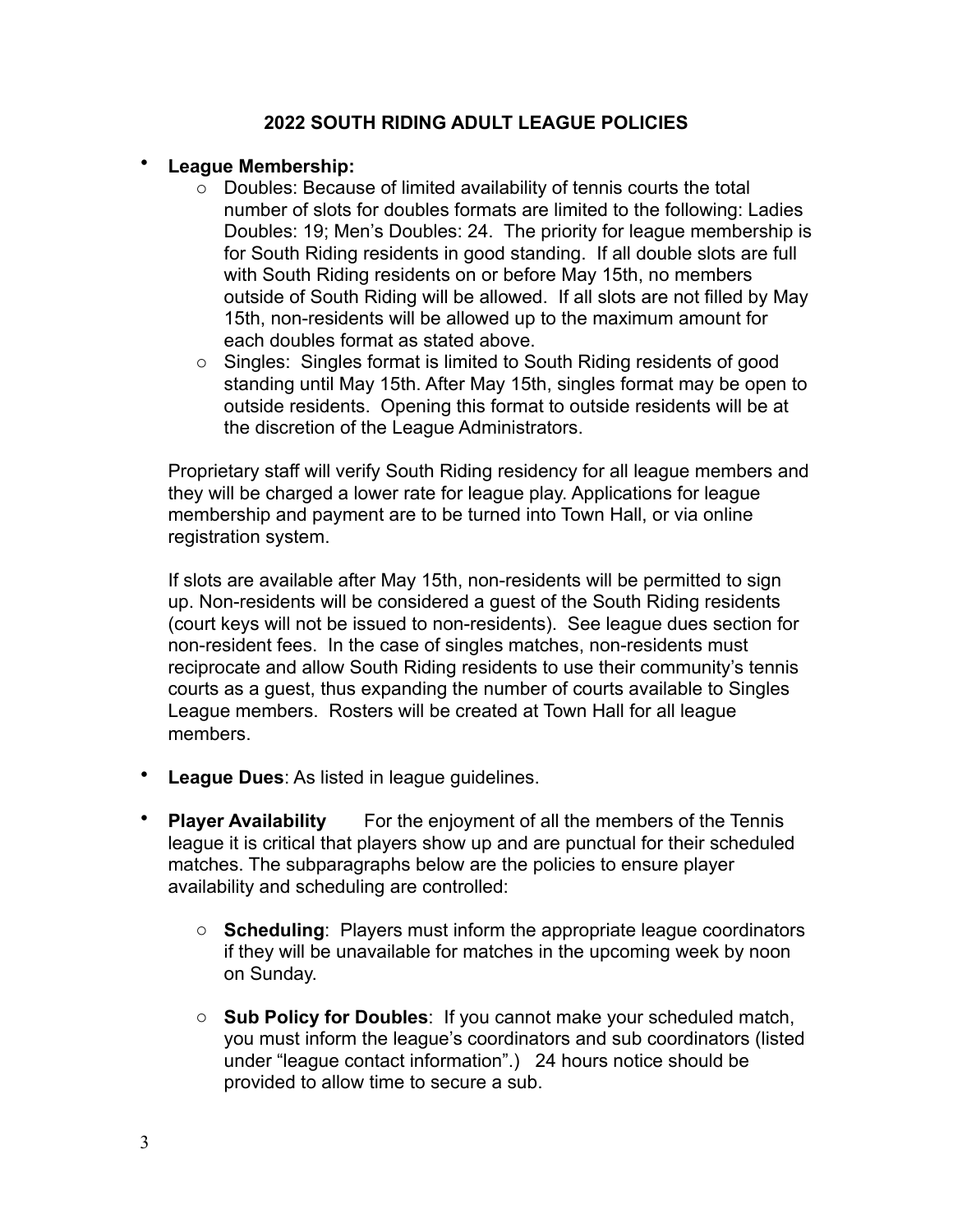- o **No-Shows for Doubles**: If you are a no-show for two matches during the season you will be moved to a sub status. A no-show is defined as a player that doesn't show up for his/her scheduled match and/or doesn't call in advance to let the coordinator know that he/she is not able to play.
- o **No-Shows for Singles**: If you fail to play your scheduled singles matches, four consecutive weeks in a row, you will be dropped from the Singles League roster. Membership dues will not be prorated or reimbursed.
- **Matches**: Each **doubles player** will play 3 sets per session (time permitting). After each set players will rotate until each player has been paired with the others scheduled for that court. **Mixed doubles players** should play with the same person they are assigned to, for best two out of three sets. **Singles players** will play "best 2 out of 3 sets" also. One person from each court will be responsible for entering scores into tennisengine.com Of mytennisgroup.com
- **All new players** in any given category must self rate themselves before they can be scheduled for a match. Self rating explanations can be found on the registration form or tennisengine.com. All players must be an intermediate player with a minimum of a 3.0 skill level to play in the league.
- **Scoring/ranking for doubles**: Scoring is done by totaling up total number of games won vs. games played. Rankings will be based on this system. The court you play on will be based on your ranking. If your court has one noshow player, and a sub cannot be found, three sets of Canadian doubles should be played and scores sent to the league coordinator. The person who is a no-show player will receive a zero for games played for that match, (e.g. 0-6, 0-6, 0-6). Doubles players will play three full sets.
- **Scoring/ranking for co-ed singles**: Singles league will be played using a "ladder system" consisting of round-robin matches and challenges. Players will be initially assigned into one of three groups based on their reported NTRP profile and previous year match results. Singles players will play "best two out of three sets."
- Members in each group will be scheduled for weekly matches and ranked accordingly after each completed match. Scoring/ranking is done by adding up the total number of games won versus the total number of games played. It is the responsibility of the winner to report the match results to tennisengine.com within 24 hours of completing the match or by 6 pm on Sunday, whichever is earlier.. A no-show player will receive zero games for that match. Scores will be recorded as, 0-6, 0-6 for singles players. Any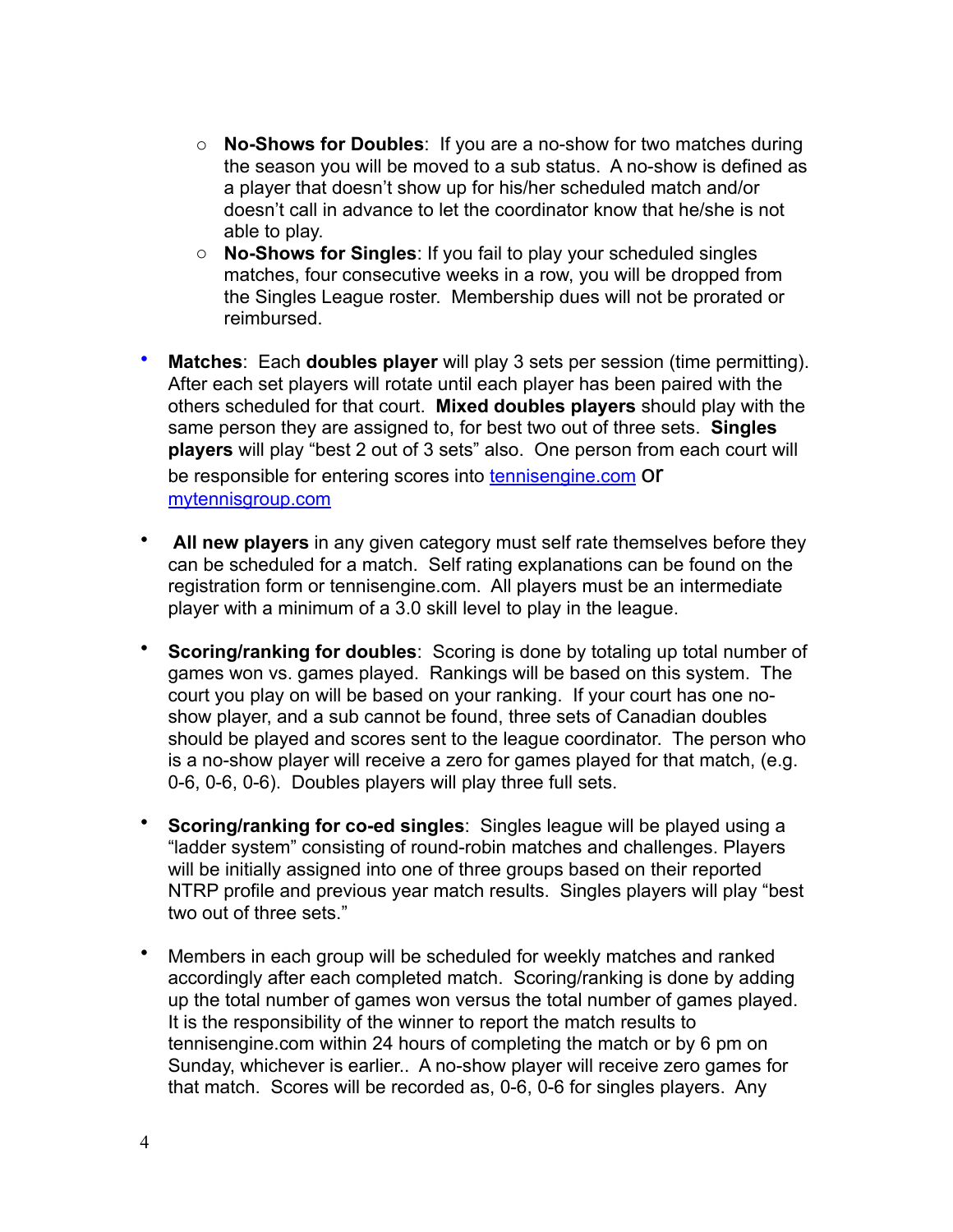match disputes can be sent to the league administrators for arbitration. If players run out of time or light, scores are reported as is.

• **Weather**: The league coordinators will attempt to notify players of match cancellations due to weather conditions, unless it is apparent courts are not usable.